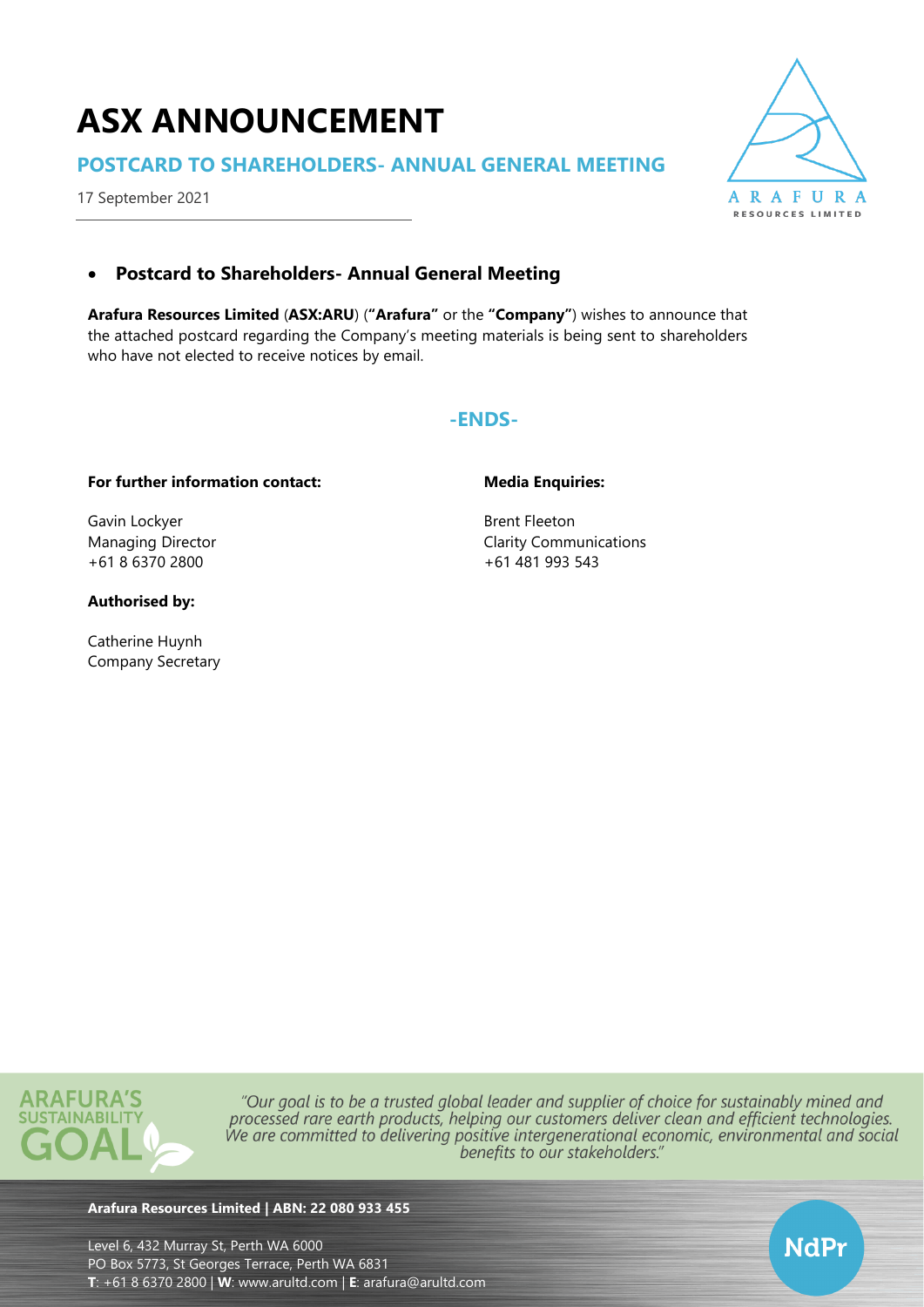

17/09/2021

Dear Shareholder,

# **RE: ANNUAL GENERAL MEETING- NOTICE AND PROXY FORM**

**Arafura Resources Limited** (**ASX:ARU**) (**"Arafura"** or the **"Company"**) is convening its Annual General Meeting of shareholders to be held at BDO's Offices at 38 Station Street, Subiaco, Western Australia at 10:00am (Perth time) on 21 October 2021.

## Meeting Attendance

Shareholders who wish to attend the meeting in person can do so at the date, place and time as indicated above. To assist the Company in complying with its physical distancing and contact tracing obligations for the meeting, shareholders are requested to notify their intended attendance to [arafura@arultd.com](mailto:arafura@arultd.com) and include their shareholding name, address and HIN/SRN.

Shareholders who do not wish to attend can listen to the meeting by logging into the webcast portal provided on [https://www.arultd.com/investor/annual-general-meeting.html.](https://www.arultd.com/investor/annual-general-meeting.html) Shareholders using this method will not be able to vote or ask questions in real time during the meeting. For this reason, the Company is encouraging shareholders to vote using the Proxy Form.

## Shareholder Questions

Shareholders are encouraged to submit their questions to the Board that relate to the resolutions being considered. These questions will be responded to by the Board during the meeting if appropriate. Questions should be submitted to [arafura@arultd.com](mailto:arafura@arultd.com) and include their shareholding name, address and HIN/SRN.

#### Notice of Meeting and Proxy Form

A copy of the Notice of Meeting can be viewed and downloaded online at the following link:

## <https://www.arultd.com/investor/annual-general-meeting.html>

A copy of your personalised Proxy Form is enclosed for convenience. Proxy votes may also be lodged online by using the link below:

#### [www.linkmarketservices.com.au](http://www.linkmarketservices.com.au/)

Login to the Link website, using the holding details as shown on the Proxy Form.

#### **Arafura Resources Limited | ABN: 22 080 933 455**

**Perth Address: Darwin Address:** Level 6, 432 Murray St, Perth WA 6000 Unit 34, 119 Reichardt Rd, Winnellie NT 0820 PO Box 5773, St Georges Terrace, Perth WA 6831 PO Box 37220, Winnellie NT 0821



**T**: +61 8 6370 2800 | **W**: [www.arultd.com](http://www.arultd.com/) | **E**: [arafura@arultd.com](mailto:arafura@arultd.com)